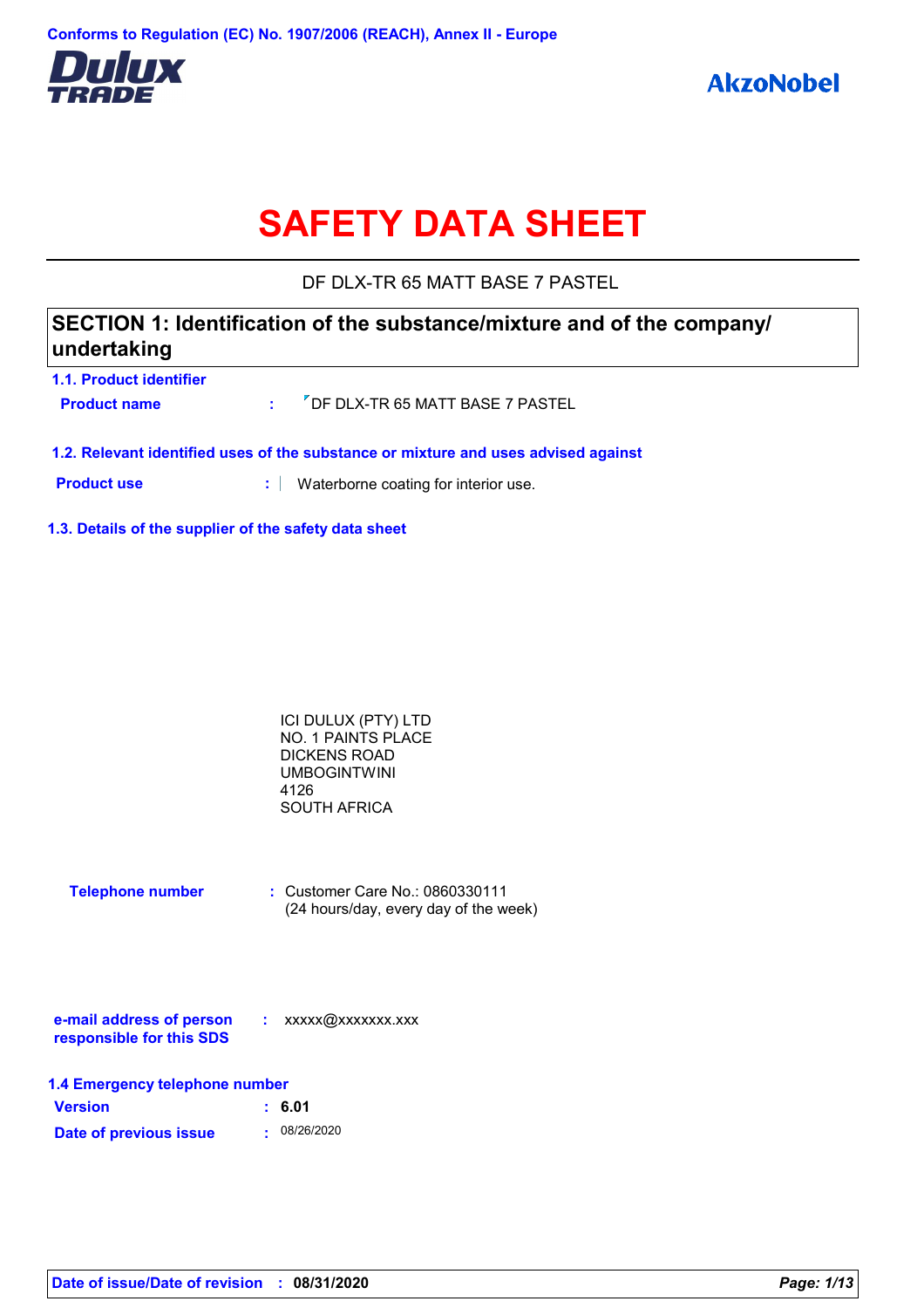# **SECTION 2: Hazards identification**

| 2.1 Classification of the substance or mixture |                                                                                           |
|------------------------------------------------|-------------------------------------------------------------------------------------------|
| <b>Product definition</b>                      | : Mixture                                                                                 |
| Skin Sens. 1, H317                             | <b>Classification according to Regulation (EC) No. 1272/2008 [CLP/GHS]</b>                |
|                                                | The product is classified as hazardous according to Regulation (EC) 1272/2008 as amended. |
| <b>Ingredients of unknown</b><br>toxicity      | $: 0\%$                                                                                   |
| Ingredients of unknown<br>ecotoxicity          | $: 0\%$                                                                                   |
|                                                | See Section 16 for the full text of the H statements declared above.                      |
|                                                | See Section 11 for more detailed information on health effects and symptoms.              |
| .                                              |                                                                                           |

#### **2.2 Label elements**

**Hazard pictograms :**



| <b>Signal word</b>                                                                                                                                              | $:$ Warning                                                                                                                  |  |
|-----------------------------------------------------------------------------------------------------------------------------------------------------------------|------------------------------------------------------------------------------------------------------------------------------|--|
| <b>Hazard statements</b>                                                                                                                                        | : H317 - May cause an allergic skin reaction.                                                                                |  |
| <b>Precautionary statements</b>                                                                                                                                 |                                                                                                                              |  |
| <b>General</b>                                                                                                                                                  | : P102 - Keep out of reach of children.<br>P101 - If medical advice is needed, have product container or label at hand.      |  |
| <b>Prevention</b>                                                                                                                                               | : P262 - Do not get in eyes, on skin, or on clothing.                                                                        |  |
| <b>Response</b>                                                                                                                                                 | : P312 - Call a POISON CENTER or doctor/physician if you feel unwell.                                                        |  |
| <b>Storage</b>                                                                                                                                                  | : Not applicable.                                                                                                            |  |
| <b>Disposal</b>                                                                                                                                                 | : P501 - Dispose of contents and container in accordance with all local, regional,<br>national or international regulations. |  |
| <b>Hazardous ingredients</b>                                                                                                                                    | : $C(M)IT/MIT(3:1)$                                                                                                          |  |
|                                                                                                                                                                 | Warning! Hazardous respirable droplets may be formed when sprayed. Do not<br>breathe spray or mist.                          |  |
| <b>Annex XVII - Restrictions</b><br>on the manufacture,<br>placing on the market and<br>use of certain dangerous<br>substances, mixtures and<br><b>articles</b> | : Not applicable.                                                                                                            |  |
| <b>Special packaging requirements</b>                                                                                                                           |                                                                                                                              |  |
| <b>Containers to be fitted</b><br>with child-resistant<br>fastenings                                                                                            | : Not applicable.                                                                                                            |  |
| <b>Tactile warning of danger : Not applicable.</b>                                                                                                              |                                                                                                                              |  |
| 2.3 Other hazards                                                                                                                                               |                                                                                                                              |  |
| Other hazards which do<br>not result in classification                                                                                                          | : None known.                                                                                                                |  |
|                                                                                                                                                                 | <b>SECTION 3: Composition/information on ingredients</b>                                                                     |  |

**3.2 Mixtures :** Mixture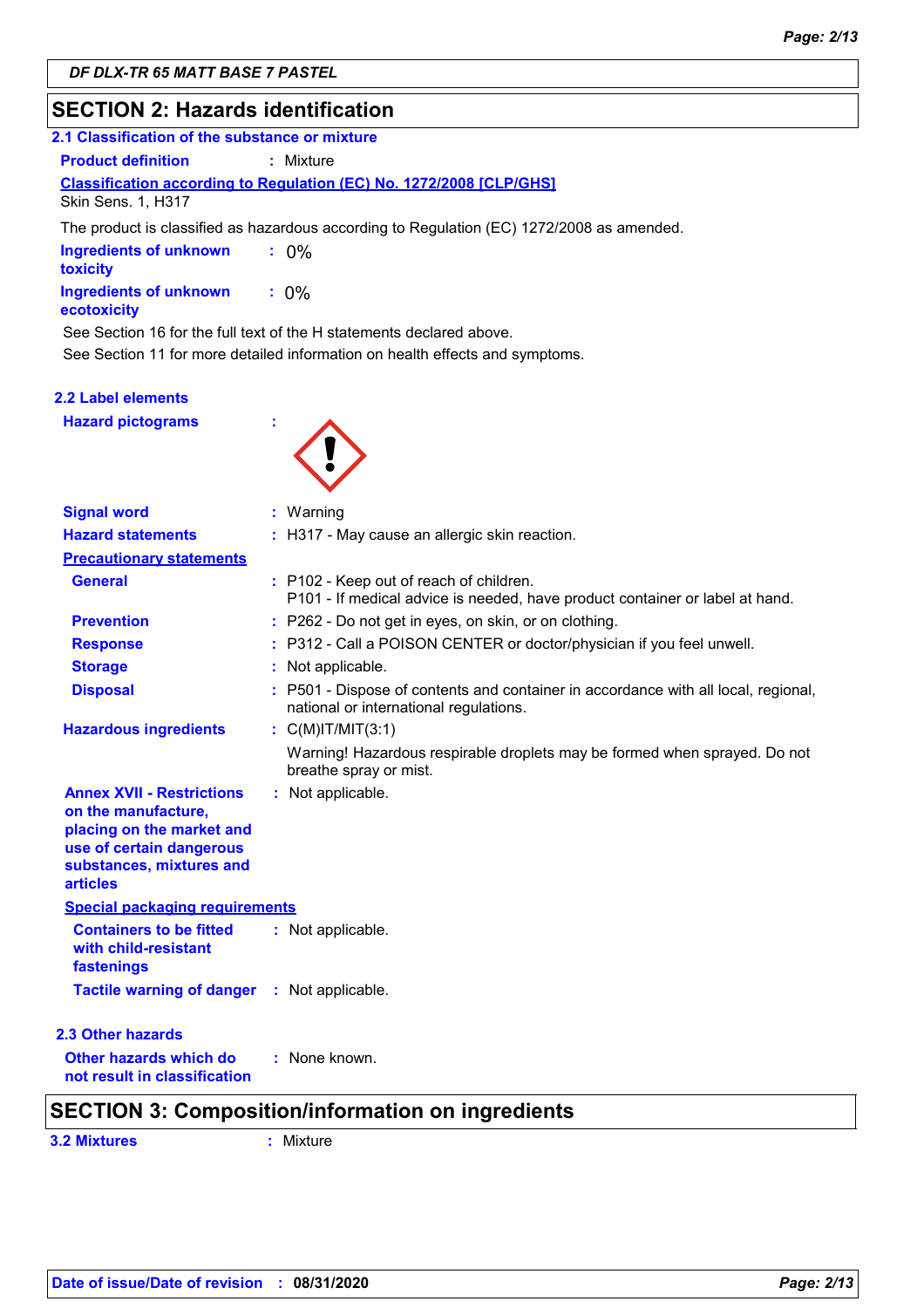# **SECTION 3: Composition/information on ingredients**

| <b>Product/ingredient name</b> | <b>Identifiers</b>                                                         | $\%$     | <b>Regulation (EC) No.</b><br>1272/2008 [CLP]                                                                                                                                                                                               | <b>Type</b> |
|--------------------------------|----------------------------------------------------------------------------|----------|---------------------------------------------------------------------------------------------------------------------------------------------------------------------------------------------------------------------------------------------|-------------|
| $C(M)$ IT/MIT $(3:1)$          | REACH #:<br>01-2120764691-48<br>CAS: 55965-84-9<br>Index:<br>l613-167-00-5 | < 0,0025 | Acute Tox. 3, H301<br>Acute Tox. 2, H310<br>Acute Tox. 2, H330<br>Skin Corr. 1C, H314<br>Eye Dam. 1, H318<br>Skin Sens. 1A, H317<br>Aquatic Acute 1, H400 (M=100)<br>Aquatic Chronic 1, H410 (M=100)                                        | $[1]$       |
| n-butyl acrylate               | REACH #:<br>01-2119453155-43<br>EC: 205-480-7<br>CAS: 141-32-2             | ∣≤0,1    | Flam. Liq. 3, H226<br>Acute Tox. 4, H332<br>Skin Irrit. 2, H315<br>Eye Irrit. 2, H319<br>Skin Sens. 1B, H317<br>STOT SE 3, H335<br>Aquatic Chronic 3, H412<br>See Section 16 for<br>the full text of the H<br>statements declared<br>above. | [1] [2]     |

There are no additional ingredients present which, within the current knowledge of the supplier and in the concentrations applicable, are classified as hazardous to health or the environment, are PBTs, vPvBs or Substances of equivalent concern, or have been assigned a workplace exposure limit and hence require reporting in this section.

Type

[1] Substance classified with a health or environmental hazard

[2] Substance with a workplace exposure limit

[3] Substance meets the criteria for PBT according to Regulation (EC) No. 1907/2006, Annex XIII

[4] Substance meets the criteria for vPvB according to Regulation (EC) No. 1907/2006, Annex XIII

[5] Substance of equivalent concern

[6] Additional disclosure due to company policy

Occupational exposure limits, if available, are listed in Section 8.

# **SECTION 4: First aid measures**

#### **4.1 Description of first aid measures**

| <b>General</b>                    | : In all cases of doubt, or when symptoms persist, seek medical attention. Never give<br>anything by mouth to an unconscious person. If unconscious, place in recovery<br>position and seek medical advice.                                                              |
|-----------------------------------|--------------------------------------------------------------------------------------------------------------------------------------------------------------------------------------------------------------------------------------------------------------------------|
| <b>Eye contact</b>                | : Remove contact lenses, irrigate copiously with clean, fresh water, holding the<br>eyelids apart for at least 10 minutes and seek immediate medical advice.                                                                                                             |
| <b>Inhalation</b>                 | : Remove to fresh air. Keep person warm and at rest. If not breathing, if breathing is<br>irregular or if respiratory arrest occurs, provide artificial respiration or oxygen by<br>trained personnel.                                                                   |
| <b>Skin contact</b>               | : Remove contaminated clothing and shoes. Wash skin thoroughly with soap and<br>water or use recognised skin cleanser. Do NOT use solvents or thinners.                                                                                                                  |
| <b>Ingestion</b>                  | : If swallowed, seek medical advice immediately and show the container or label.<br>Keep person warm and at rest. Do NOT induce vomiting.                                                                                                                                |
| <b>Protection of first-aiders</b> | : No action shall be taken involving any personal risk or without suitable training. It<br>may be dangerous to the person providing aid to give mouth-to-mouth resuscitation.<br>Wash contaminated clothing thoroughly with water before removing it, or wear<br>gloves. |

#### **4.2 Most important symptoms and effects, both acute and delayed**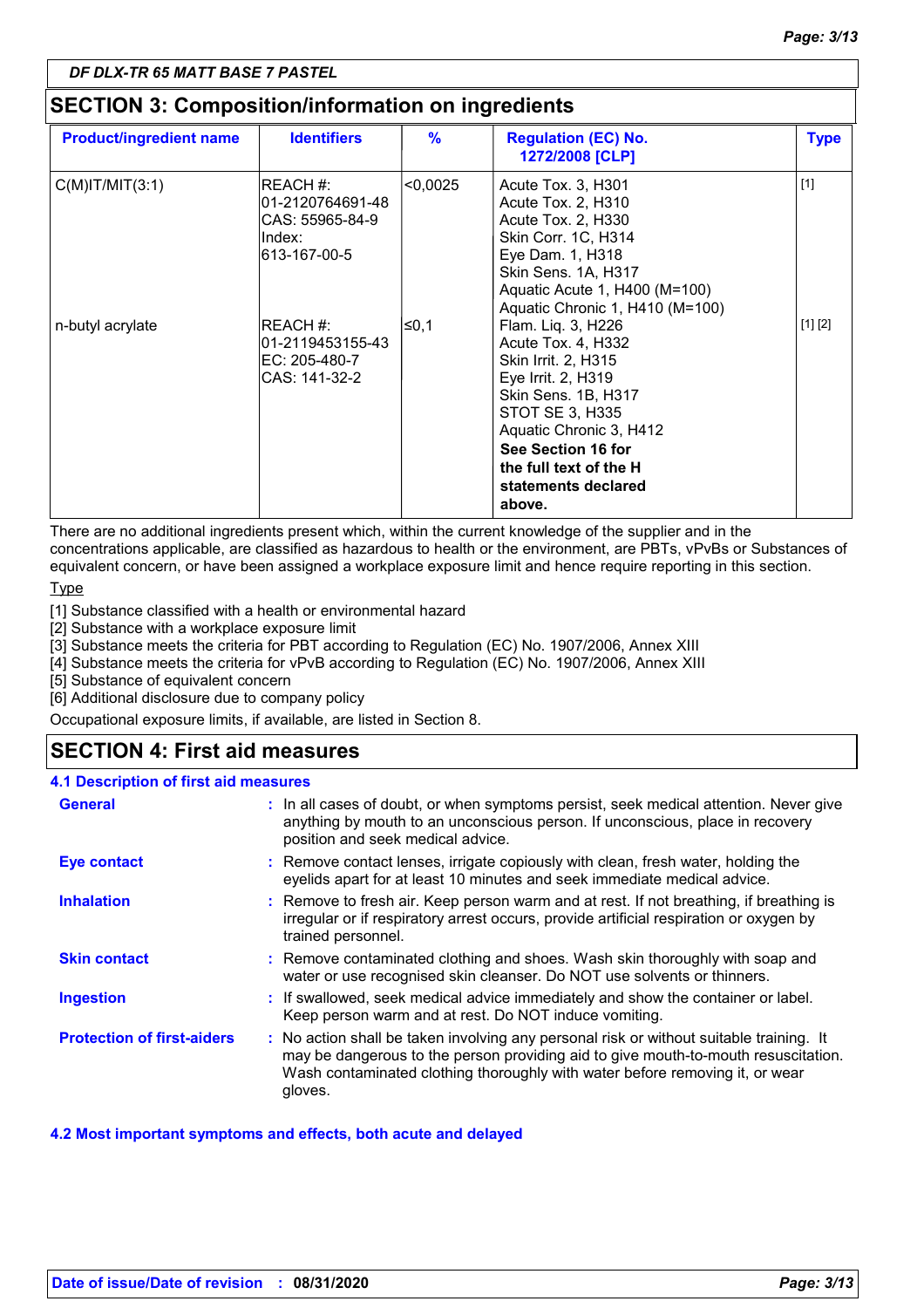## **SECTION 4: First aid measures**

There are no data available on the mixture itself. The mixture has been assessed following the conventional method of the CLP Regulation (EC) No 1272/2008 and is classified for toxicological properties accordingly. See Sections 2 and 3 for details.

Exposure to component solvent vapour concentrations in excess of the stated occupational exposure limit may result in adverse health effects such as mucous membrane and respiratory system irritation and adverse effects on the kidneys, liver and central nervous system. Symptoms and signs include headache, dizziness, fatigue, muscular weakness, drowsiness and, in extreme cases, loss of consciousness.

Solvents may cause some of the above effects by absorption through the skin. Repeated or prolonged contact with the mixture may cause removal of natural fat from the skin, resulting in non-allergic contact dermatitis and absorption through the skin.

If splashed in the eyes, the liquid may cause irritation and reversible damage.

Ingestion may cause nausea, diarrhea and vomiting.

This takes into account, where known, delayed and immediate effects and also chronic effects of components from short-term and long-term exposure by oral, inhalation and dermal routes of exposure and eye contact.

Contains C(M)IT/MIT(3:1). May produce an allergic reaction.

#### **4.3 Indication of any immediate medical attention and special treatment needed**

| Notes to physician         | : Treat symptomatically. Contact poison treatment specialist immediately if large<br>quantities have been ingested or inhaled. |
|----------------------------|--------------------------------------------------------------------------------------------------------------------------------|
| <b>Specific treatments</b> | No specific treatment.                                                                                                         |

See toxicological information (Section 11)

#### **SECTION 5: Firefighting measures** Recommended: alcohol-resistant foam, CO₂, powders, water spray. **: :** Do not use water jet. **Hazardous combustion products Hazards from the substance or mixture Special protective 5.1 Extinguishing media :** Fire will produce dense black smoke. Exposure to decomposition products may **:** Decomposition products may include the following materials: carbon monoxide, **:** Appropriate breathing apparatus may be required. **Suitable extinguishing media Unsuitable extinguishing media 5.2 Special hazards arising from the substance or mixture 5.3 Advice for firefighters Special protective actions for fire-fighters :** Cool closed containers exposed to fire with water. Do not release runoff from fire to cause a health hazard. drains or watercourses. carbon dioxide, smoke, oxides of nitrogen.

# **SECTION 6: Accidental release measures**

**equipment for fire-fighters**

|                                         | 6.1 Personal precautions, protective equipment and emergency procedures                                                                                                                                           |
|-----------------------------------------|-------------------------------------------------------------------------------------------------------------------------------------------------------------------------------------------------------------------|
| For non-emergency<br>personnel          | : Exclude sources of ignition and ventilate the area. Avoid breathing vapour or mist.<br>Refer to protective measures listed in sections 7 and 8.                                                                 |
| For emergency responders                | : If specialised clothing is required to deal with the spillage, take note of any<br>information in Section 8 on suitable and unsuitable materials. See also the<br>information in "For non-emergency personnel". |
| <b>6.2 Environmental</b><br>precautions | : Do not allow to enter drains or watercourses. If the product contaminates lakes,<br>rivers, or sewers, inform the appropriate authorities in accordance with local<br>regulations.                              |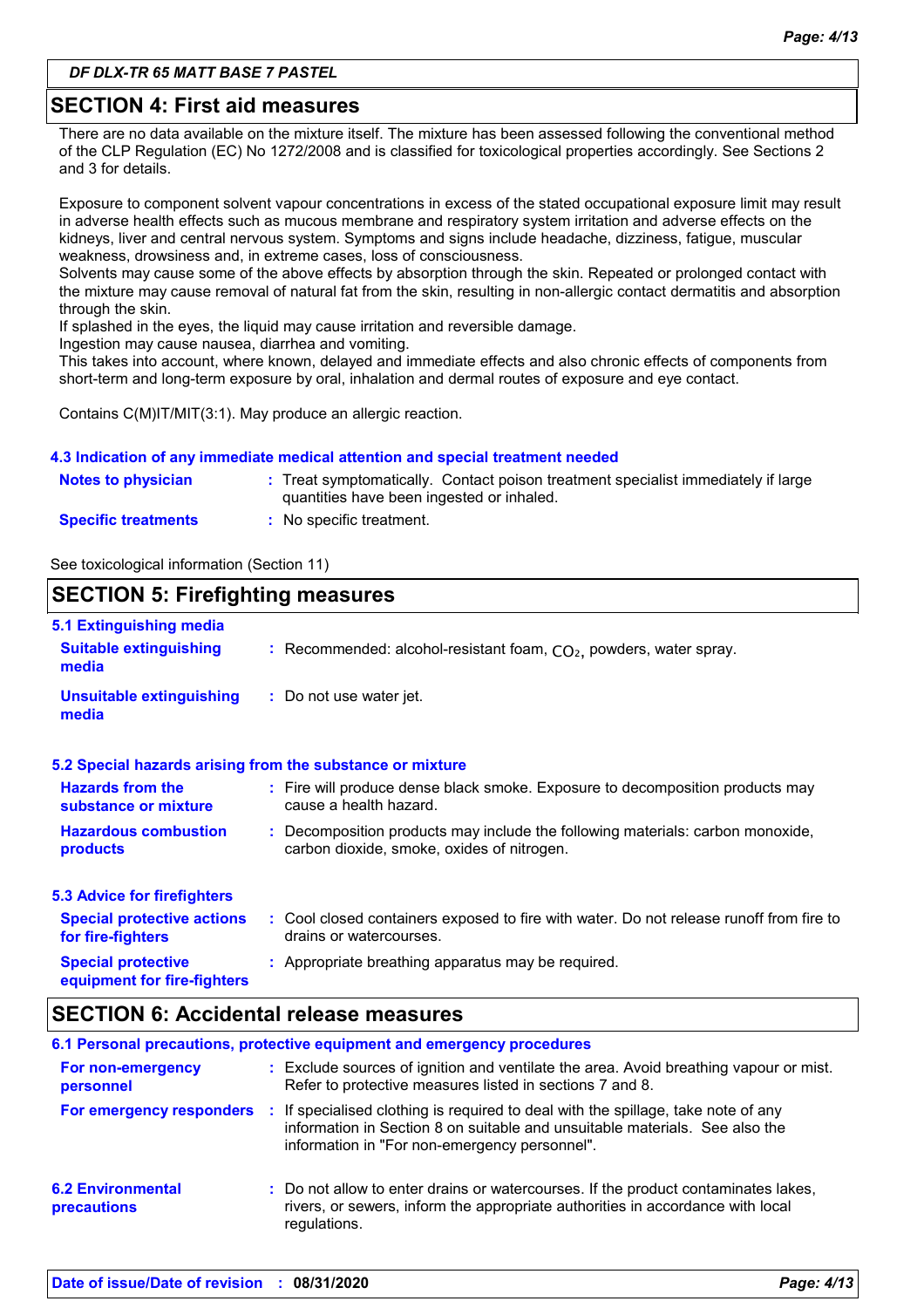## **SECTION 6: Accidental release measures**

| 6.3 Methods and material<br>for containment and<br>cleaning up | : Contain and collect spillage with non-combustible, absorbent material e.g. sand,<br>earth, vermiculite or diatomaceous earth and place in container for disposal<br>according to local regulations (see Section 13). Preferably clean with a detergent.<br>Avoid using solvents. |
|----------------------------------------------------------------|------------------------------------------------------------------------------------------------------------------------------------------------------------------------------------------------------------------------------------------------------------------------------------|
| 6.4 Reference to other<br><b>sections</b>                      | : See Section 1 for emergency contact information.<br>See Section 8 for information on appropriate personal protective equipment.<br>See Section 13 for additional waste treatment information.                                                                                    |

# **SECTION 7: Handling and storage**

The information in this section contains generic advice and guidance. The list of Identified Uses in Section 1 should be consulted for any available use-specific information provided in the Exposure Scenario(s).

| <b>7.1 Precautions for safe</b><br>handling | : Prevent the creation of flammable or explosive concentrations of vapours in air and<br>avoid vapour concentrations higher than the occupational exposure limits.<br>In addition, the product should only be used in areas from which all naked lights and<br>other sources of ignition have been excluded. Electrical equipment should be<br>protected to the appropriate standard.<br>Mixture may charge electrostatically: always use earthing leads when transferring<br>from one container to another.<br>Operators should wear antistatic footwear and clothing and floors should be of the<br>conducting type.<br>Keep away from heat, sparks and flame. No sparking tools should be used.<br>Avoid contact with skin and eyes. Avoid the inhalation of dust, particulates, spray or<br>mist arising from the application of this mixture. Avoid inhalation of dust from<br>sanding.<br>Eating, drinking and smoking should be prohibited in areas where this material is<br>handled, stored and processed.<br>Put on appropriate personal protective equipment (see Section 8).<br>Never use pressure to empty. Container is not a pressure vessel.<br>Always keep in containers made from the same material as the original one.<br>Comply with the health and safety at work laws.<br>Do not allow to enter drains or watercourses.<br>Information on fire and explosion protection<br>Vapours are heavier than air and may spread along floors. Vapours may form<br>explosive mixtures with air. |
|---------------------------------------------|--------------------------------------------------------------------------------------------------------------------------------------------------------------------------------------------------------------------------------------------------------------------------------------------------------------------------------------------------------------------------------------------------------------------------------------------------------------------------------------------------------------------------------------------------------------------------------------------------------------------------------------------------------------------------------------------------------------------------------------------------------------------------------------------------------------------------------------------------------------------------------------------------------------------------------------------------------------------------------------------------------------------------------------------------------------------------------------------------------------------------------------------------------------------------------------------------------------------------------------------------------------------------------------------------------------------------------------------------------------------------------------------------------------------------------------------------------------------------------------------------------------|
|---------------------------------------------|--------------------------------------------------------------------------------------------------------------------------------------------------------------------------------------------------------------------------------------------------------------------------------------------------------------------------------------------------------------------------------------------------------------------------------------------------------------------------------------------------------------------------------------------------------------------------------------------------------------------------------------------------------------------------------------------------------------------------------------------------------------------------------------------------------------------------------------------------------------------------------------------------------------------------------------------------------------------------------------------------------------------------------------------------------------------------------------------------------------------------------------------------------------------------------------------------------------------------------------------------------------------------------------------------------------------------------------------------------------------------------------------------------------------------------------------------------------------------------------------------------------|

#### **7.2 Conditions for safe storage, including any incompatibilities**

Store in accordance with local regulations.

#### **Notes on joint storage**

Keep away from: oxidising agents, strong alkalis, strong acids.

#### **Additional information on storage conditions**

Observe label precautions. Store in a dry, cool and well-ventilated area. Keep away from heat and direct sunlight. Keep away from sources of ignition. No smoking. Prevent unauthorised access. Containers that have been opened must be carefully resealed and kept upright to prevent leakage.

| 7.3 Specific end use(s)           |                  |
|-----------------------------------|------------------|
| <b>Recommendations</b>            | : Not available. |
| <b>Industrial sector specific</b> | : Not available. |

**solutions**

# **SECTION 8: Exposure controls/personal protection**

The information in this section contains generic advice and guidance. Information is provided based on typical anticipated uses of the product. Additional measures might be required for bulk handling or other uses that could significantly increase worker exposure or environmental releases.

#### **8.1 Control parameters**

**Occupational exposure limits**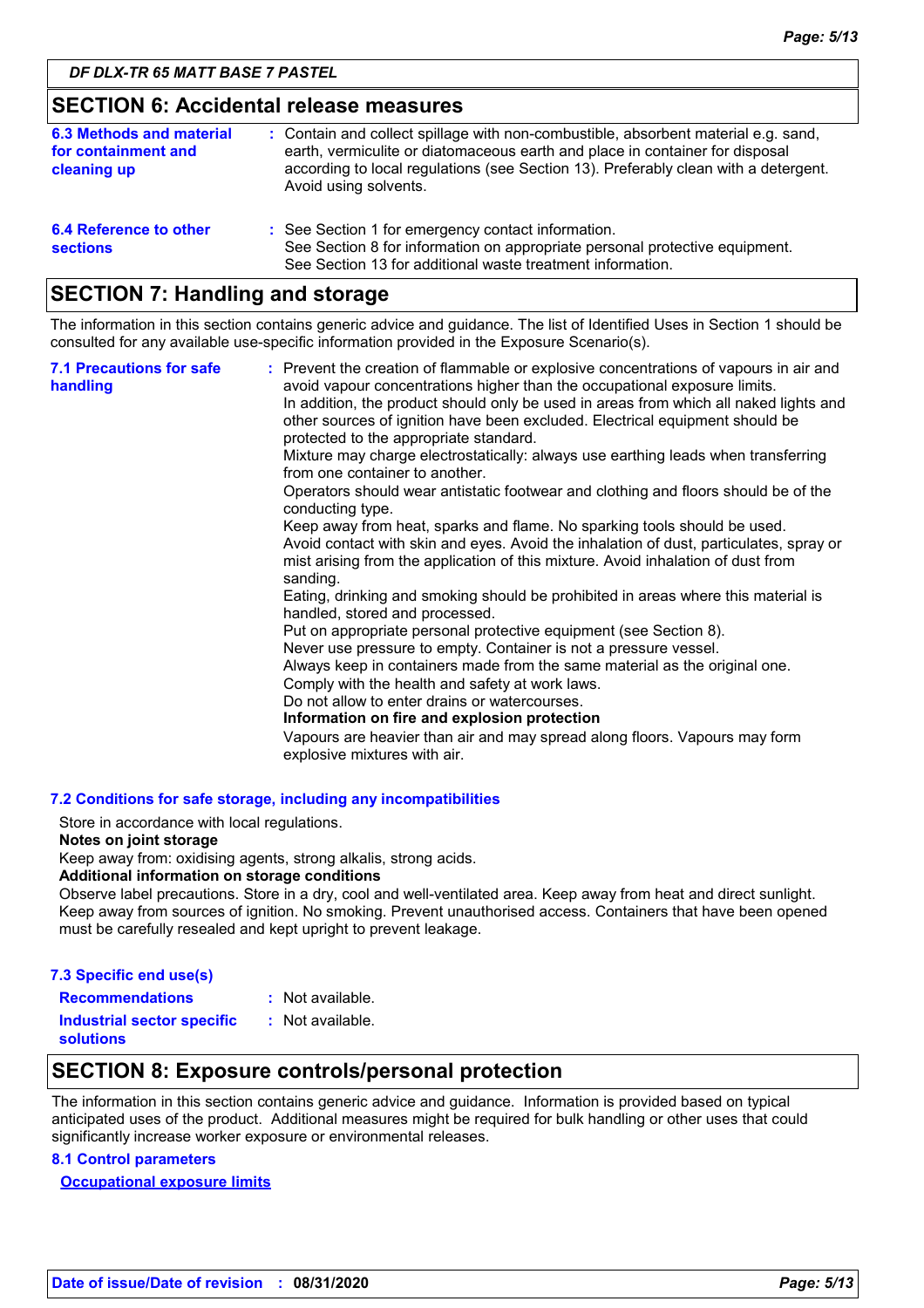# **SECTION 8: Exposure controls/personal protection**

| <b>Product/ingredient name</b>                    |           | <b>Exposure limit values</b>                                                                                                                                                                                                                                                                                                                                                                                                                                                                                                                                                                                                                                                                                                                                                                                                                                                                                                                                                                                        |  |  |
|---------------------------------------------------|-----------|---------------------------------------------------------------------------------------------------------------------------------------------------------------------------------------------------------------------------------------------------------------------------------------------------------------------------------------------------------------------------------------------------------------------------------------------------------------------------------------------------------------------------------------------------------------------------------------------------------------------------------------------------------------------------------------------------------------------------------------------------------------------------------------------------------------------------------------------------------------------------------------------------------------------------------------------------------------------------------------------------------------------|--|--|
| n-butyl acrylate                                  |           | EU OEL (Europe, 2/2017). Notes: list of indicative occupational<br>exposure limit values<br>TWA: 2 ppm 8 hours.<br>TWA: 11 mg/m <sup>3</sup> 8 hours.<br>STEL: 10 ppm 15 minutes.<br>STEL: 53 mg/m <sup>3</sup> 15 minutes.                                                                                                                                                                                                                                                                                                                                                                                                                                                                                                                                                                                                                                                                                                                                                                                         |  |  |
| <b>Recommended monitoring</b><br>procedures       | required. | If this product contains ingredients with exposure limits, personal, workplace<br>atmosphere or biological monitoring may be required to determine the effectiveness<br>of the ventilation or other control measures and/or the necessity to use respiratory<br>protective equipment. Reference should be made to monitoring standards, such as<br>the following: European Standard EN 689 (Workplace atmospheres - Guidance for<br>the assessment of exposure by inhalation to chemical agents for comparison with<br>limit values and measurement strategy) European Standard EN 14042 (Workplace<br>atmospheres - Guide for the application and use of procedures for the assessment<br>of exposure to chemical and biological agents) European Standard EN 482<br>(Workplace atmospheres - General requirements for the performance of procedures<br>for the measurement of chemical agents) Reference to national guidance<br>documents for methods for the determination of hazardous substances will also be |  |  |
| <b>DNELs/DMELs</b><br>No DNELs/DMELs available.   |           |                                                                                                                                                                                                                                                                                                                                                                                                                                                                                                                                                                                                                                                                                                                                                                                                                                                                                                                                                                                                                     |  |  |
| <b>PNECs</b><br>No PNECs available                |           |                                                                                                                                                                                                                                                                                                                                                                                                                                                                                                                                                                                                                                                                                                                                                                                                                                                                                                                                                                                                                     |  |  |
| <b>8.2 Exposure controls</b>                      |           |                                                                                                                                                                                                                                                                                                                                                                                                                                                                                                                                                                                                                                                                                                                                                                                                                                                                                                                                                                                                                     |  |  |
| <b>Appropriate engineering</b><br><b>controls</b> |           | : Provide adequate ventilation. Where reasonably practicable, this should be<br>achieved by the use of local exhaust ventilation and good general extraction. If<br>these are not sufficient to maintain concentrations of particulates and solvent<br>vapours below the OEL, suitable respiratory protection must be worn.                                                                                                                                                                                                                                                                                                                                                                                                                                                                                                                                                                                                                                                                                         |  |  |
| <b>Individual protection measures</b>             |           |                                                                                                                                                                                                                                                                                                                                                                                                                                                                                                                                                                                                                                                                                                                                                                                                                                                                                                                                                                                                                     |  |  |
| <b>Hygiene measures</b>                           |           | : Wash hands, forearms and face thoroughly after handling chemical products, before<br>eating, smoking and using the lavatory and at the end of the working period.<br>Appropriate techniques should be used to remove potentially contaminated clothing.<br>Contaminated work clothing should not be allowed out of the workplace. Wash<br>contaminated clothing before reusing. Ensure that eyewash stations and safety<br>showers are close to the workstation location.                                                                                                                                                                                                                                                                                                                                                                                                                                                                                                                                         |  |  |
| <b>Eye/face protection</b>                        |           | : Use safety eyewear designed to protect against splash of liquids.                                                                                                                                                                                                                                                                                                                                                                                                                                                                                                                                                                                                                                                                                                                                                                                                                                                                                                                                                 |  |  |
| <b>Skin protection</b>                            |           |                                                                                                                                                                                                                                                                                                                                                                                                                                                                                                                                                                                                                                                                                                                                                                                                                                                                                                                                                                                                                     |  |  |
| <b>Hand protection</b>                            |           |                                                                                                                                                                                                                                                                                                                                                                                                                                                                                                                                                                                                                                                                                                                                                                                                                                                                                                                                                                                                                     |  |  |
| <b>Gloves</b>                                     | material. | : When prolonged or frequently repeated contact may occur, a glove with a protection<br>class of 6 (breakthrough time >480 minutes according to EN374) is recommended.<br>Recommended gloves: Viton ® or Nitrile, thickness ≥ 0.38 mm.<br>When only brief contact is expected, a glove with protection class of 2 or higher<br>(breakthrough time > 30 minutes according to EN374) is recommended.<br>Recommended gloves: Nitrile, thickness ≥ 0.12 mm.<br>Gloves should be replaced regularly and if there is any sign of damage to the glove                                                                                                                                                                                                                                                                                                                                                                                                                                                                      |  |  |
|                                                   |           | The performance or effectiveness of the glove may be reduced by physical/chemical<br>damage and poor maintenance.                                                                                                                                                                                                                                                                                                                                                                                                                                                                                                                                                                                                                                                                                                                                                                                                                                                                                                   |  |  |
| <b>Body protection</b>                            |           | : Personnel should wear antistatic clothing made of natural fibres or of high-<br>temperature-resistant synthetic fibres.                                                                                                                                                                                                                                                                                                                                                                                                                                                                                                                                                                                                                                                                                                                                                                                                                                                                                           |  |  |
| <b>Other skin protection</b>                      |           | : Appropriate footwear and any additional skin protection measures should be<br>selected based on the task being performed and the risks involved and should be<br>approved by a specialist before handling this product.                                                                                                                                                                                                                                                                                                                                                                                                                                                                                                                                                                                                                                                                                                                                                                                           |  |  |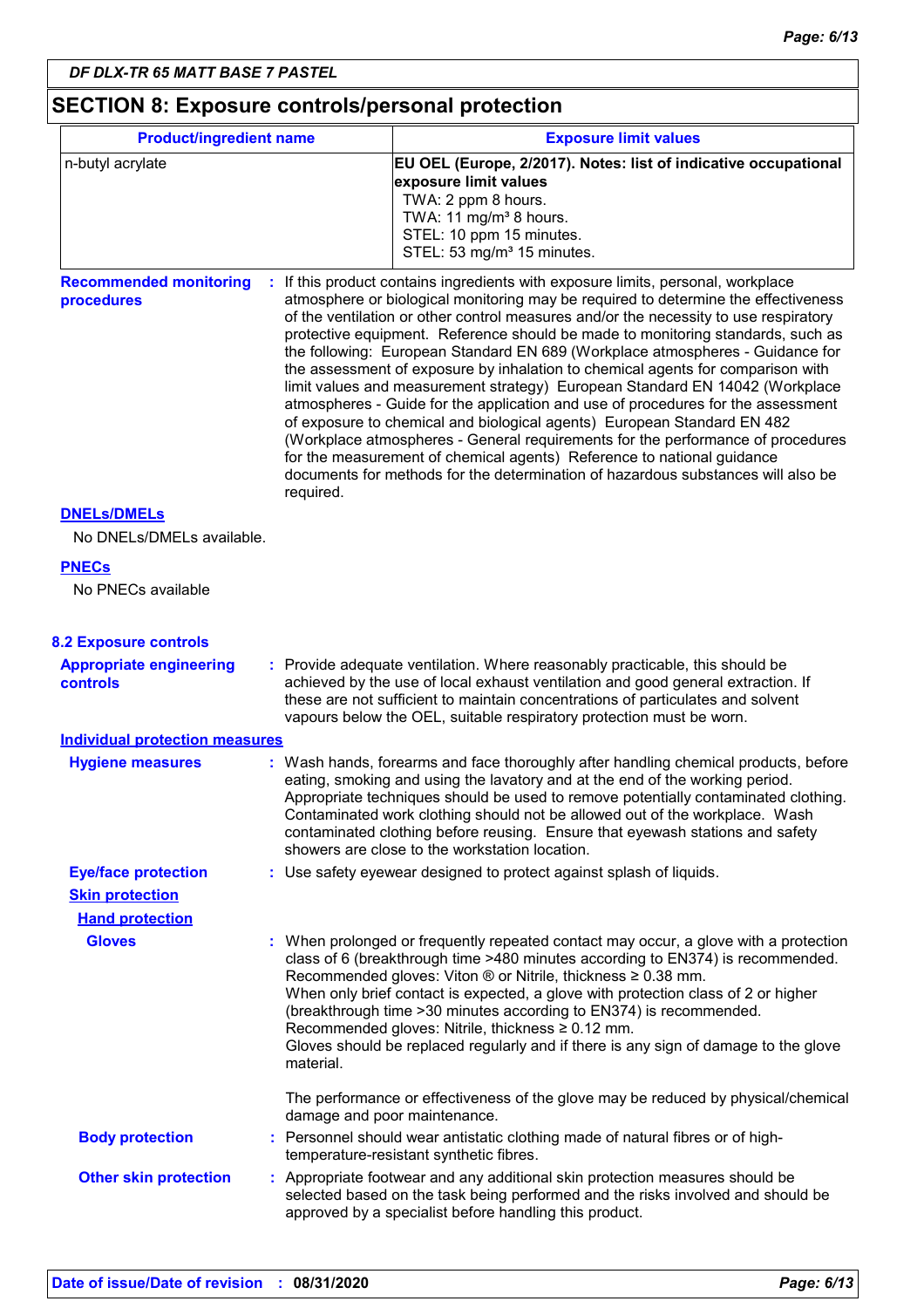|                                           | <b>SECTION 8: Exposure controls/personal protection</b>                                                                                                                                                                                                                                                                                                                                                                                                                                                                                                                                                                                                                                 |
|-------------------------------------------|-----------------------------------------------------------------------------------------------------------------------------------------------------------------------------------------------------------------------------------------------------------------------------------------------------------------------------------------------------------------------------------------------------------------------------------------------------------------------------------------------------------------------------------------------------------------------------------------------------------------------------------------------------------------------------------------|
| <b>Respiratory protection</b>             | : If workers are exposed to concentrations above the exposure limit, they must use<br>appropriate, certified respirators.                                                                                                                                                                                                                                                                                                                                                                                                                                                                                                                                                               |
|                                           | OLD LEAD-BASED PAINTS:                                                                                                                                                                                                                                                                                                                                                                                                                                                                                                                                                                                                                                                                  |
|                                           | When surfaces are to be prepared for painting, account should be taken of the age<br>of the property and the possibility that lead-pigmented paint might be present. There<br>is a possibility that ingestion or inhalation of scrapings or dust arising from the<br>preparation work could cause health effects. As a working rule you should assume<br>that this will be the case if the age of the property is pre 1960.                                                                                                                                                                                                                                                             |
|                                           | Where possible wet sanding or chemical stripping methods should be used with<br>surfaces of this type to avoid the creation of dust. When dry sanding cannot be<br>avoided, and effective local exhaust ventilation is not available, it is recommended<br>that a dust respirator is worn, that is approved for use with lead dusts, and its type<br>selected on the basis of the COSHH assessment, taking into account the<br>Workplace Exposure Limit for lead in air. Furthermore, steps should be taken to<br>ensure containment of the dusts created, and that all practicable measures are<br>taken to clean up thoroughly all deposits of dusts in and around the affected area. |
|                                           | Respiratory protection in case of dust or spray mist formation. (particle filter EN143<br>type P2) Respiratory protection in case of vapour formation. (half mask with<br>combination filter A2-P2 til concentrations of 0,5 Vol%.)                                                                                                                                                                                                                                                                                                                                                                                                                                                     |
|                                           | The current Control of Lead at Work Regulations approved code of practice should<br>be consulted for advice on protective clothing and personal hygiene precautions.<br>Care should also be taken to exclude visitors, members of the household and<br>especially children from the affected area, during the actual work and the<br>subsequent clean up operations. All scrapings, dust, etc. should be disposed of by<br>the professional painting contractor as Hazardous Waste.                                                                                                                                                                                                     |
|                                           | Extra precautions will also need to be taken when burning off old lead-based paints<br>because fumes containing lead will be produced. It is recommended that a<br>respirator, approved for use with particulate fumes of lead is selected on the basis<br>of the COSHH assessment, taking into account the Workplace Exposure Limit for<br>lead in air. Similar precautions to those given above about sanding should be taken<br>with reference to protective clothing, disposal of scrapings and dusts, and exclusion<br>of other personnel and especially children from the building during actual work and<br>the subsequent clean up operations.                                  |
|                                           | Avoid the inhalation of dust. Wear suitable face mask if dry sanding. Special<br>precautions should be taken during surface preparation of pre-1960s paint surfaces<br>over wood and metal as they may contain harmful lead.                                                                                                                                                                                                                                                                                                                                                                                                                                                            |
| <b>Environmental exposure</b><br>controls | Do not allow to enter drains or watercourses.                                                                                                                                                                                                                                                                                                                                                                                                                                                                                                                                                                                                                                           |

# **SECTION 9: Physical and chemical properties**

| 9.1. Information on basic physical and chemical properties |                       |
|------------------------------------------------------------|-----------------------|
| <b>Appearance</b>                                          |                       |
| <b>Physical state</b>                                      | : Liquid.             |
| <b>Colour</b>                                              | : Various: See label. |
| <b>Odour</b>                                               | $:$ Not available.    |
| <b>Odour threshold</b>                                     | : Not available.      |
| pН                                                         | : 9.2                 |
| <b>Melting point/freezing point</b>                        | $:$ Not available.    |
| Initial boiling point and boiling<br>range                 | $: 100^{\circ}$ C     |
| <b>Flash point</b>                                         | Not applicable.       |
| <b>Evaporation rate</b>                                    | Not available.        |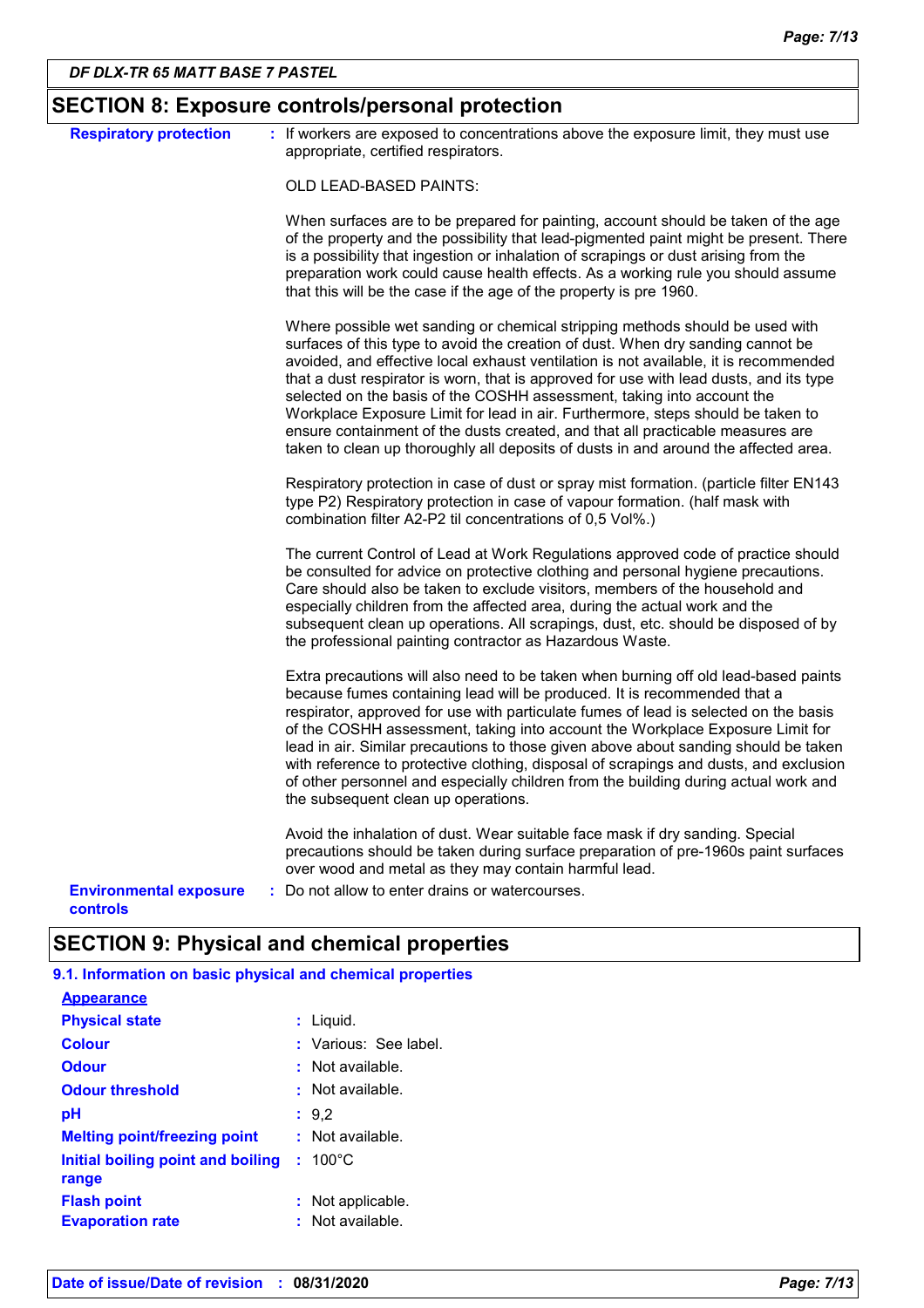# **SECTION 9: Physical and chemical properties**

| <b>Upper/lower flammability or</b><br>explosive limits |   | $:$ Not available.                                       |
|--------------------------------------------------------|---|----------------------------------------------------------|
| <b>Vapour pressure</b>                                 |   | $:$ Not available.                                       |
| <b>Vapour density</b>                                  |   | $:$ Not available.                                       |
| <b>Relative density</b>                                |   | : 1.494                                                  |
| <b>Solubility(ies)</b>                                 |   | : Easily soluble in the following materials: cold water. |
| <b>Partition coefficient: n-octanol/</b><br>water      | ÷ | Not available.                                           |
| <b>Auto-ignition temperature</b>                       |   | $:$ Not available.                                       |
| <b>Decomposition temperature</b>                       |   | $:$ Not available.                                       |
| <b>Viscosity</b>                                       |   | Kinematic (room temperature): 10,71 cm <sup>2</sup> /s   |
| <b>Explosive properties</b>                            |   | $:$ Not available.                                       |
| <b>Oxidising properties</b>                            |   | : Not available.                                         |
| 9.2. Other information                                 |   |                                                          |
| <b>Solubility in water</b>                             |   | Not available.                                           |

# **SECTION 10: Stability and reactivity**

| <b>10.6 Hazardous</b><br>decomposition products | : Decomposition products may include the following materials: carbon monoxide,<br>carbon dioxide, smoke, oxides of nitrogen.        |
|-------------------------------------------------|-------------------------------------------------------------------------------------------------------------------------------------|
| 10.5 Incompatible materials                     | : Keep away from the following materials to prevent strong exothermic reactions:<br>oxidising agents, strong alkalis, strong acids. |
| <b>10.4 Conditions to avoid</b>                 | : When exposed to high temperatures may produce hazardous decomposition<br>products.                                                |
| 10.3 Possibility of<br>hazardous reactions      | : Under normal conditions of storage and use, hazardous reactions will not occur.                                                   |
| <b>10.2 Chemical stability</b>                  | : Stable under recommended storage and handling conditions (see Section 7).                                                         |
| <b>10.1 Reactivity</b>                          | : No specific test data related to reactivity available for this product or its ingredients.                                        |

# **SECTION 11: Toxicological information**

#### **11.1 Information on toxicological effects**

There are no data available on the mixture itself. The mixture has been assessed following the conventional method of the CLP Regulation (EC) No 1272/2008 and is classified for toxicological properties accordingly. See Sections 2 and 3 for details.

Exposure to component solvent vapour concentrations in excess of the stated occupational exposure limit may result in adverse health effects such as mucous membrane and respiratory system irritation and adverse effects on the kidneys, liver and central nervous system. Symptoms and signs include headache, dizziness, fatigue, muscular weakness, drowsiness and, in extreme cases, loss of consciousness.

Solvents may cause some of the above effects by absorption through the skin. Repeated or prolonged contact with the mixture may cause removal of natural fat from the skin, resulting in non-allergic contact dermatitis and absorption through the skin.

If splashed in the eyes, the liquid may cause irritation and reversible damage.

Ingestion may cause nausea, diarrhea and vomiting.

This takes into account, where known, delayed and immediate effects and also chronic effects of components from short-term and long-term exposure by oral, inhalation and dermal routes of exposure and eye contact.

Contains C(M)IT/MIT(3:1). May produce an allergic reaction.

**Acute toxicity**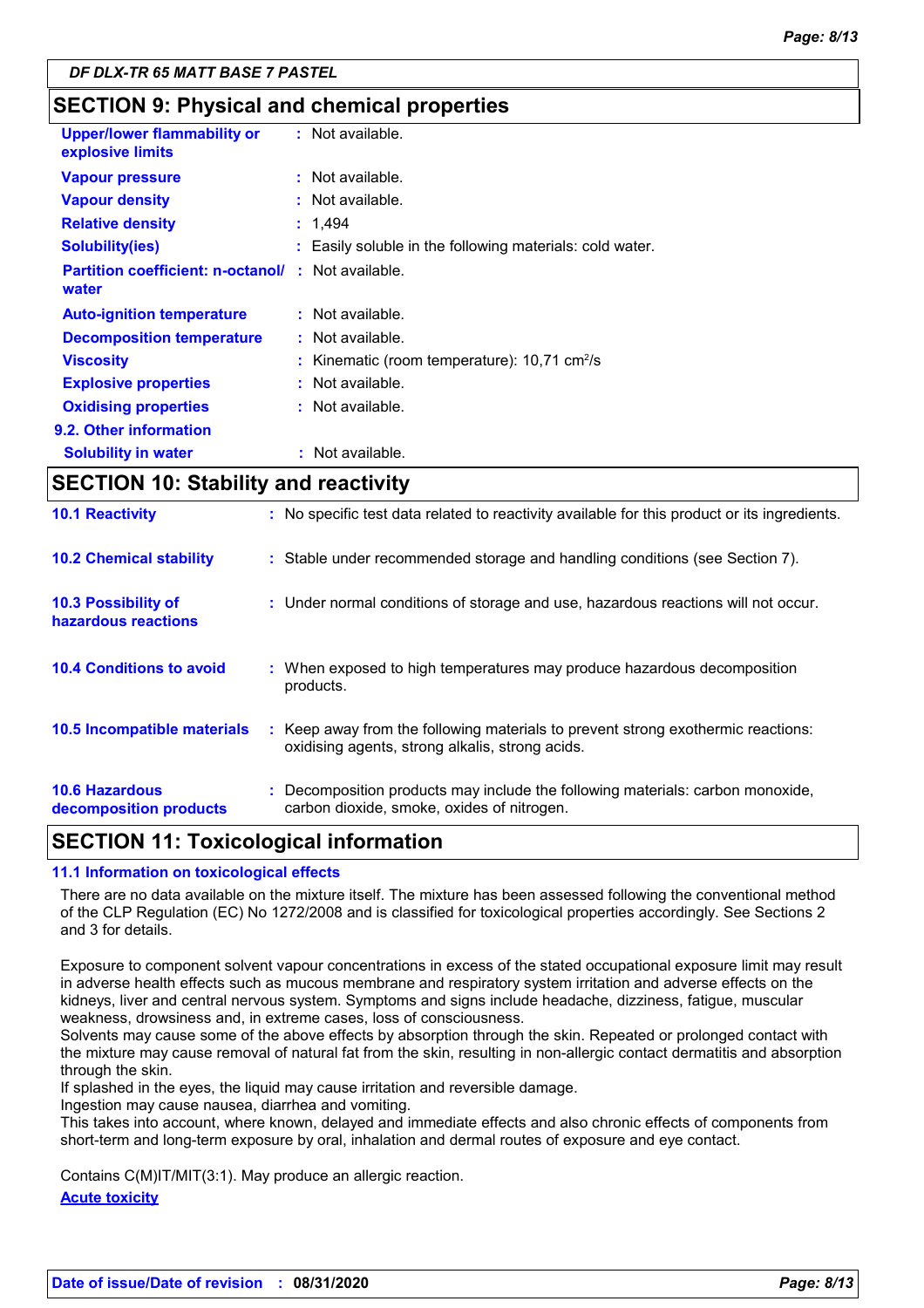# **SECTION 11: Toxicological information**

| <b>Product/ingredient name</b> | <b>Result</b>                      | <b>Species</b> | <b>Dose</b>             | <b>Exposure</b> |
|--------------------------------|------------------------------------|----------------|-------------------------|-----------------|
| n-butyl acrylate               | ILC50 Inhalation Gas.<br>LD50 Oral | Rat<br>Rat     | $2730$ ppm<br>900 mg/kg | 14 hours        |
| <b>Conclusion/Summary</b>      | Not available.                     |                |                         |                 |

# **Acute toxicity estimates**

Not available.

#### **Irritation/Corrosion**

| <b>Product/ingredient name</b> | <b>Result</b>          | <b>Species</b> | <b>Score</b> | <b>Exposure</b>                   | <b>Observation</b> |
|--------------------------------|------------------------|----------------|--------------|-----------------------------------|--------------------|
| C(M) T/MIT(3:1)                | Skin - Severe irritant | Human          |              | $0.01$ Percent                    |                    |
| n-butyl acrylate               | Eyes - Mild irritant   | Rabbit         |              | 124 hours 500 1 -<br>milligrams   |                    |
|                                | Eyes - Mild irritant   | Rabbit         |              | 50 milligrams -                   |                    |
|                                | Skin - Mild irritant   | Rabbit         |              | 24 hours 10<br><i>Imilligrams</i> |                    |
|                                | Skin - Mild irritant   | Rabbit         |              | 500<br>milligrams                 |                    |

| <b>Conclusion/Summary</b>                               | : Not available.   |
|---------------------------------------------------------|--------------------|
| <b>Sensitisation</b>                                    |                    |
| <b>Conclusion/Summary</b>                               | : Not available.   |
| <u>Mutagenicity</u>                                     |                    |
| <b>Conclusion/Summary</b>                               | $:$ Not available. |
| <b>Carcinogenicity</b>                                  |                    |
| <b>Conclusion/Summary</b>                               | $:$ Not available. |
| <b>Reproductive toxicity</b>                            |                    |
| <b>Conclusion/Summary</b>                               | : Not available.   |
| <b>Teratogenicity</b>                                   |                    |
| <b>Conclusion/Summary</b>                               | : Not available.   |
| <b>Specific target organ toxicity (single exposure)</b> |                    |
| Not available.                                          |                    |
|                                                         |                    |

**Specific target organ toxicity (repeated exposure)** Not available.

**Aspiration hazard**

Not available.

#### **Other information :** : Not available.

# **SECTION 12: Ecological information**

#### **12.1 Toxicity**

There are no data available on the mixture itself. Do not allow to enter drains or watercourses.

The mixture has been assessed following the summation method of the CLP Regulation (EC) No 1272/2008 and is not classified as hazardous to the environment, but contains substance(s) hazardous to the environment. See section 3 for details.

**Conclusion/Summary :** Not available.

#### **12.2 Persistence and degradability**

**Conclusion/Summary :** Not available.

#### **12.3 Bioaccumulative potential**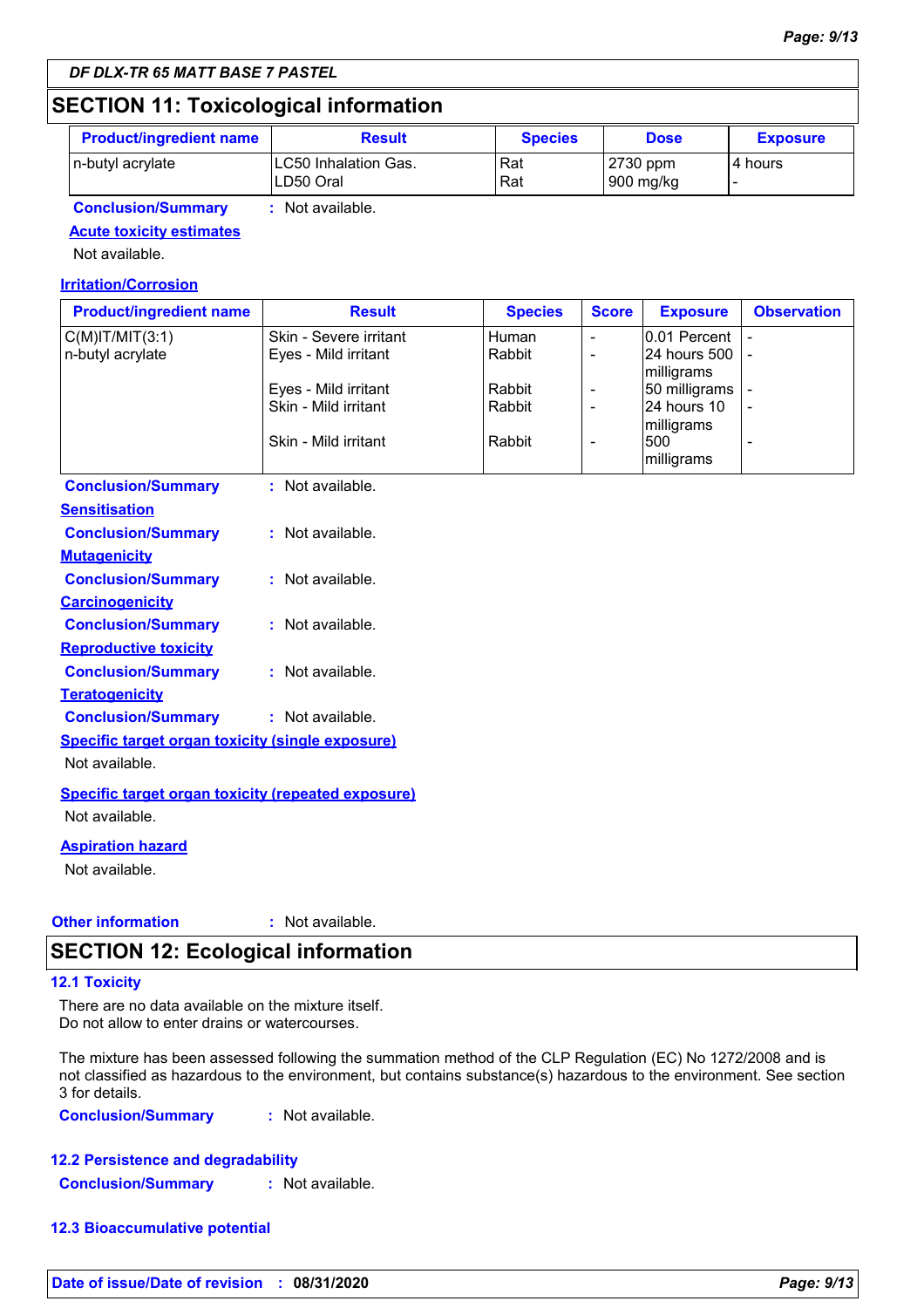# **SECTION 12: Ecological information**

| <b>Product/ingredient name</b> | $\mathsf{LocP}_\mathsf{ow}$ | <b>BCF</b>         | <b>Potential</b> |
|--------------------------------|-----------------------------|--------------------|------------------|
| n-butyl acrylate               | 2,38                        | $-17.27$<br>ا ے, ا | l low            |

| <b>12.4 Mobility in soil</b>                            |                  |
|---------------------------------------------------------|------------------|
| <b>Soil/water partition</b><br><b>coefficient (Koc)</b> | : Not available. |
| <b>Mobility</b>                                         | : Not available. |

| 12.5 Results of PBT and vPvB assessment |                   |
|-----------------------------------------|-------------------|
| <b>PBT</b>                              | : Not applicable. |
| vPvB                                    | : Not applicable. |

**12.6 Other adverse effects** : No known significant effects or critical hazards.

# **SECTION 13: Disposal considerations**

The information in this section contains generic advice and guidance. The list of Identified Uses in Section 1 should be consulted for any available use-specific information provided in the Exposure Scenario(s).

#### **13.1 Waste treatment methods**

| <b>Product</b>                 |                                                                                                                                                                                                                                                                                                                                                                                                                                                                                                                                                    |                                                                                                                                                                                                                                                                                                                                                  |  |
|--------------------------------|----------------------------------------------------------------------------------------------------------------------------------------------------------------------------------------------------------------------------------------------------------------------------------------------------------------------------------------------------------------------------------------------------------------------------------------------------------------------------------------------------------------------------------------------------|--------------------------------------------------------------------------------------------------------------------------------------------------------------------------------------------------------------------------------------------------------------------------------------------------------------------------------------------------|--|
| <b>Methods of disposal</b>     | The generation of waste should be avoided or minimised wherever possible.<br>Disposal of this product, solutions and any by-products should at all times comply<br>with the requirements of environmental protection and waste disposal legislation<br>and any regional local authority requirements. Dispose of surplus and non-<br>recyclable products via a licensed waste disposal contractor. Waste should not be<br>disposed of untreated to the sewer unless fully compliant with the requirements of<br>all authorities with jurisdiction. |                                                                                                                                                                                                                                                                                                                                                  |  |
| <b>Hazardous waste</b>         |                                                                                                                                                                                                                                                                                                                                                                                                                                                                                                                                                    | : The classification of the product may meet the criteria for a hazardous waste.                                                                                                                                                                                                                                                                 |  |
| <b>Disposal considerations</b> |                                                                                                                                                                                                                                                                                                                                                                                                                                                                                                                                                    | Do not allow to enter drains or watercourses.<br>Dispose of according to all federal, state and local applicable regulations.<br>If this product is mixed with other wastes, the original waste product code may no<br>longer apply and the appropriate code should be assigned.<br>For further information, contact your local waste authority. |  |
| <b>Packaging</b>               |                                                                                                                                                                                                                                                                                                                                                                                                                                                                                                                                                    |                                                                                                                                                                                                                                                                                                                                                  |  |
| <b>Methods of disposal</b>     | : The generation of waste should be avoided or minimised wherever possible. Waste<br>packaging should be recycled. Incineration or landfill should only be considered<br>when recycling is not feasible.                                                                                                                                                                                                                                                                                                                                           |                                                                                                                                                                                                                                                                                                                                                  |  |
| <b>Disposal considerations</b> | Using information provided in this safety data sheet, advice should be obtained from<br>the relevant waste authority on the classification of empty containers.<br>Empty containers must be scrapped or reconditioned.<br>Dispose of containers contaminated by the product in accordance with local or<br>national legal provisions.                                                                                                                                                                                                              |                                                                                                                                                                                                                                                                                                                                                  |  |
| <b>Type of packaging</b>       |                                                                                                                                                                                                                                                                                                                                                                                                                                                                                                                                                    | European waste catalogue (EWC)                                                                                                                                                                                                                                                                                                                   |  |
| <b>CEPE Paint Guidelines</b>   | 15 01 10*                                                                                                                                                                                                                                                                                                                                                                                                                                                                                                                                          | packaging containing residues of or contaminated by<br>hazardous substances                                                                                                                                                                                                                                                                      |  |
| <b>Special precautions</b>     | : This material and its container must be disposed of in a safe way. Care should be<br>taken when handling emptied containers that have not been cleaned or rinsed out.<br>Empty containers or liners may retain some product residues. Avoid dispersal of<br>spilt material and runoff and contact with soil, waterways, drains and sewers.                                                                                                                                                                                                       |                                                                                                                                                                                                                                                                                                                                                  |  |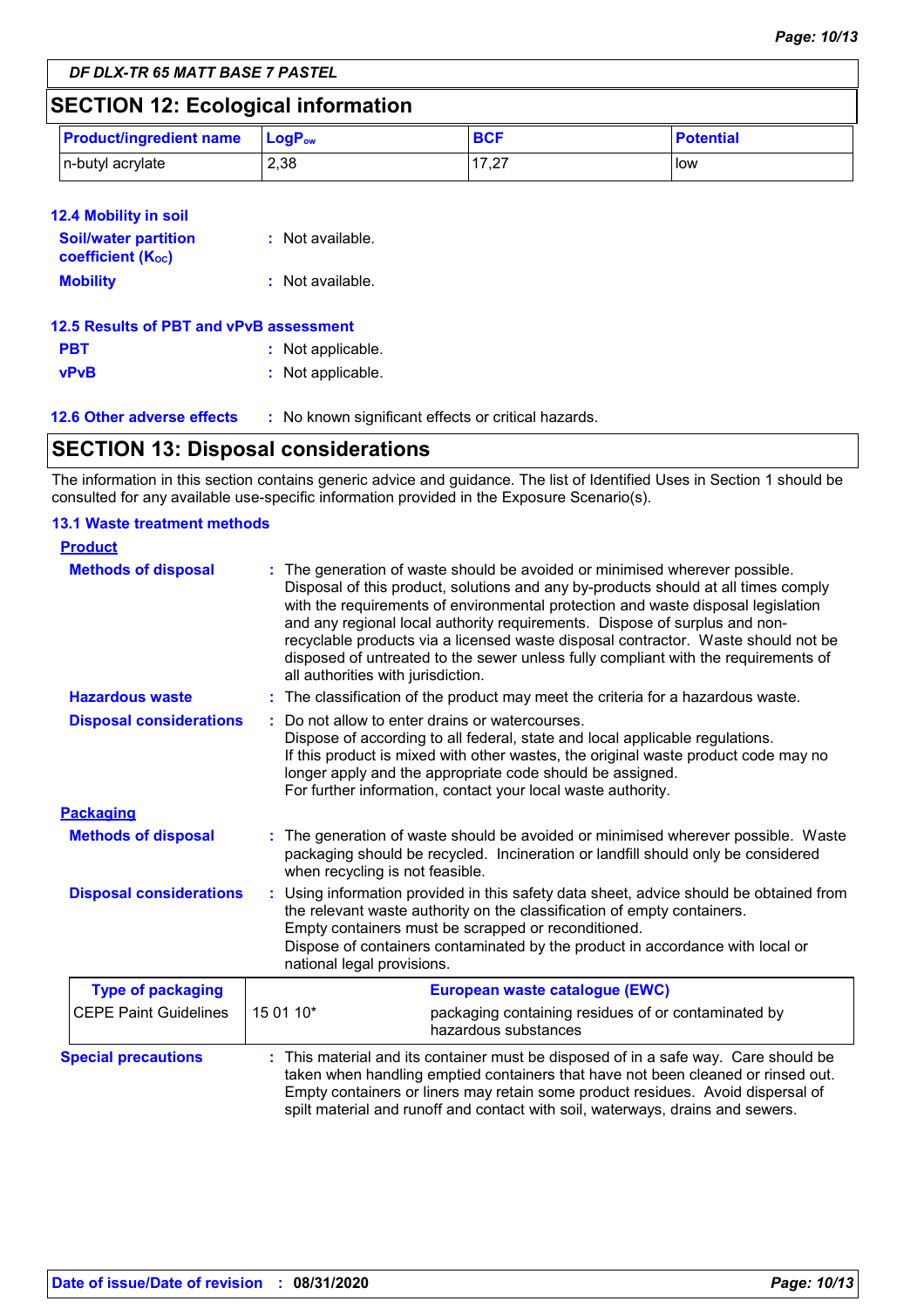$\mathsf{r}$ 

# **SECTION 14: Transport information**

|                                                                                             | <b>ADR</b>                                                                                                                                                                                                             | <b>IMDG</b>     |
|---------------------------------------------------------------------------------------------|------------------------------------------------------------------------------------------------------------------------------------------------------------------------------------------------------------------------|-----------------|
| 14.1 UN number                                                                              | Not regulated.                                                                                                                                                                                                         | Not regulated.  |
| 14.2 UN proper<br>shipping name                                                             | Not applicable.                                                                                                                                                                                                        | Not applicable. |
| <b>14.3 Transport</b><br>hazard class(es)<br><b>Class</b>                                   | Not applicable.                                                                                                                                                                                                        | Not applicable. |
| <b>Subsidiary class</b>                                                                     |                                                                                                                                                                                                                        |                 |
| <b>14.4 Packing group</b>                                                                   | Not applicable.                                                                                                                                                                                                        | Not applicable. |
| 14.5<br><b>Environmental</b><br>hazards                                                     |                                                                                                                                                                                                                        |                 |
| <b>Marine pollutant</b>                                                                     | No.                                                                                                                                                                                                                    | No.             |
| <b>Marine pollutant</b><br><b>substances</b>                                                |                                                                                                                                                                                                                        | Not available.  |
| <b>14.6 Special</b><br>precautions for<br>user                                              | Transport within user's premises: always<br>transport in closed containers that are upright<br>and secure. Ensure that persons transporting<br>the product know what to do in the event of an<br>accident or spillage. |                 |
| <b>HI/Kemler number</b>                                                                     | Not available.                                                                                                                                                                                                         |                 |
| <b>Emergency</b><br>schedules (EmS)                                                         |                                                                                                                                                                                                                        | Not applicable. |
| <b>14.7 Transport in bulk</b><br>according to Annex II of<br><b>MARPOL and the IBC Code</b> | : Not applicable.                                                                                                                                                                                                      |                 |
| <b>Additional</b><br><b>information</b>                                                     |                                                                                                                                                                                                                        |                 |

## **15.1 Safety, health and environmental regulations/legislation specific for the substance or mixture EU Regulation (EC) No. 1907/2006 (REACH)**

#### **Annex XIV - List of substances subject to authorisation**

#### **Annex XIV**

None of the components are listed, or the component present is below its threshold.

#### **Substances of very high concern**

None of the components are listed, or the component present is below its threshold.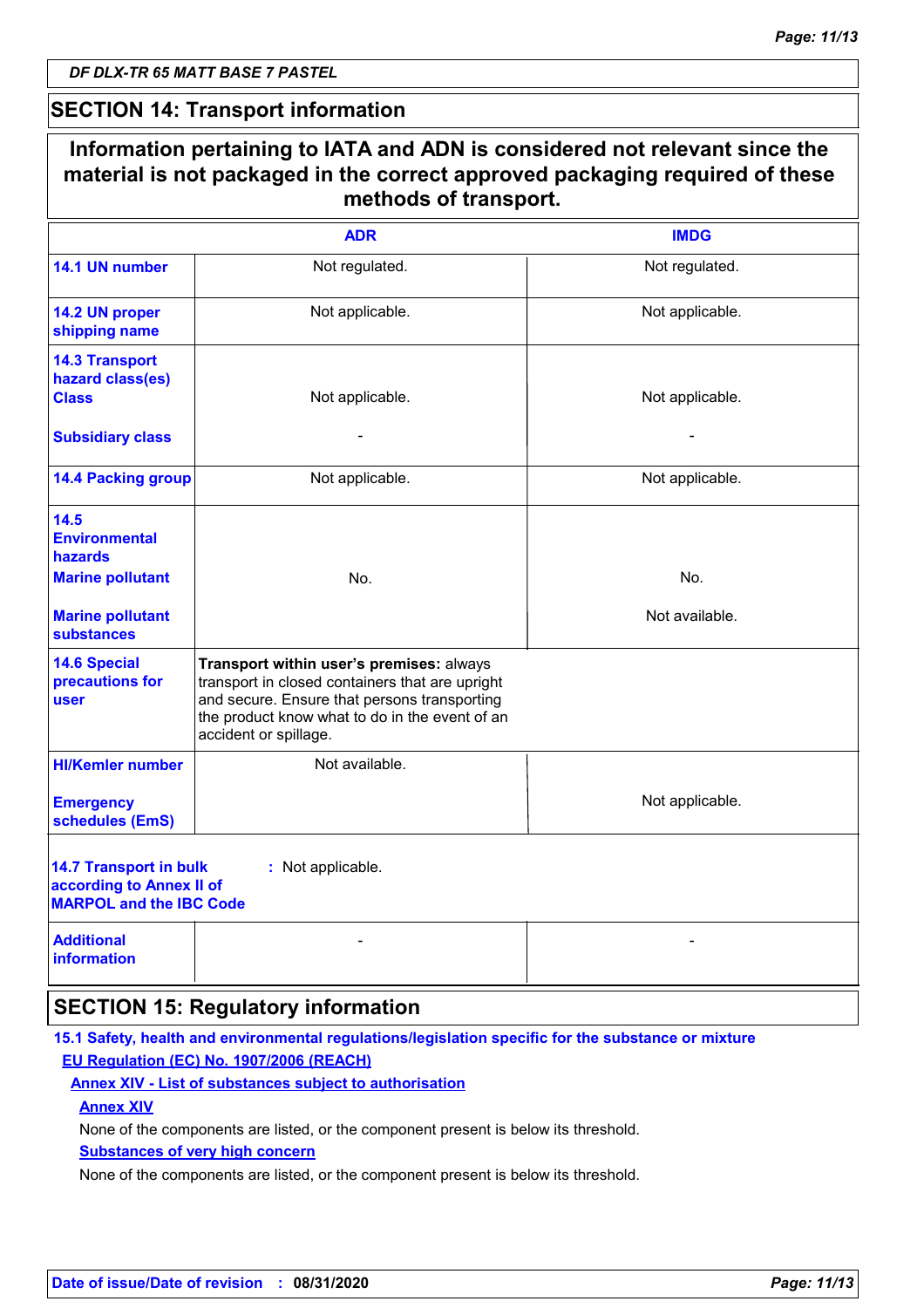# **SECTION 15: Regulatory information**

| <b>Annex XVII - Restrictions</b><br>: Not applicable.<br>on the manufacture,<br>placing on the market<br>and use of certain<br>dangerous substances,<br>mixtures and articles                                                                                                                                                                                                                                                                                                                    |  |
|--------------------------------------------------------------------------------------------------------------------------------------------------------------------------------------------------------------------------------------------------------------------------------------------------------------------------------------------------------------------------------------------------------------------------------------------------------------------------------------------------|--|
| <b>Other EU requlations</b><br><b>VOC for Ready-for-Use</b><br>: Not applicable.<br><b>Mixture</b>                                                                                                                                                                                                                                                                                                                                                                                               |  |
| Ozone depleting substances (1005/2009/EU)<br>Not listed.                                                                                                                                                                                                                                                                                                                                                                                                                                         |  |
| Prior Informed Consent (PIC) (649/2012/EU)<br>Not listed.                                                                                                                                                                                                                                                                                                                                                                                                                                        |  |
| <b>Seveso Directive</b><br>This product is not controlled under the Seveso Directive.<br><b>International regulations</b><br><b>Chemical Weapon Convention List Schedules I, II &amp; III Chemicals</b><br>Not listed.                                                                                                                                                                                                                                                                           |  |
| <b>Montreal Protocol (Annexes A, B, C, E)</b><br>Not listed.                                                                                                                                                                                                                                                                                                                                                                                                                                     |  |
| <b>Stockholm Convention on Persistent Organic Pollutants</b><br>Not listed.                                                                                                                                                                                                                                                                                                                                                                                                                      |  |
| <b>Rotterdam Convention on Prior Informed Consent (PIC)</b><br>Not listed.                                                                                                                                                                                                                                                                                                                                                                                                                       |  |
| <b>UNECE Aarhus Protocol on POPs and Heavy Metals</b><br>Not listed.                                                                                                                                                                                                                                                                                                                                                                                                                             |  |
| : No Chemical Safety Assessment has been carried out.<br><b>15.2 Chemical safety</b><br>assessment                                                                                                                                                                                                                                                                                                                                                                                               |  |
| <b>SECTION 16: Other information</b>                                                                                                                                                                                                                                                                                                                                                                                                                                                             |  |
| <b>CEPE code</b><br>: 1                                                                                                                                                                                                                                                                                                                                                                                                                                                                          |  |
| $\nabla$ Indicates information that has changed from previously issued version.                                                                                                                                                                                                                                                                                                                                                                                                                  |  |
| <b>Abbreviations and acronyms : ATE = Acute Toxicity Estimate</b><br>CLP = Classification, Labelling and Packaging Regulation [Regulation (EC) No.<br>1272/2008]<br><b>DMEL = Derived Minimal Effect Level</b><br>DNEL = Derived No Effect Level<br>EUH statement = CLP-specific Hazard statement<br>PBT = Persistent, Bioaccumulative and Toxic<br><b>PNEC = Predicted No Effect Concentration</b><br><b>RRN = REACH Registration Number</b><br>vPvB = Very Persistent and Very Bioaccumulative |  |
| Procedure used to derive the classification according to Regulation (EC) No. 1272/2008 [CLP/GHS]                                                                                                                                                                                                                                                                                                                                                                                                 |  |
|                                                                                                                                                                                                                                                                                                                                                                                                                                                                                                  |  |

| <b>Classification</b> | <b>Justification</b> |
|-----------------------|----------------------|
| Skin Sens. 1, H317    | Calculation method   |

**Full text of abbreviated H statements**